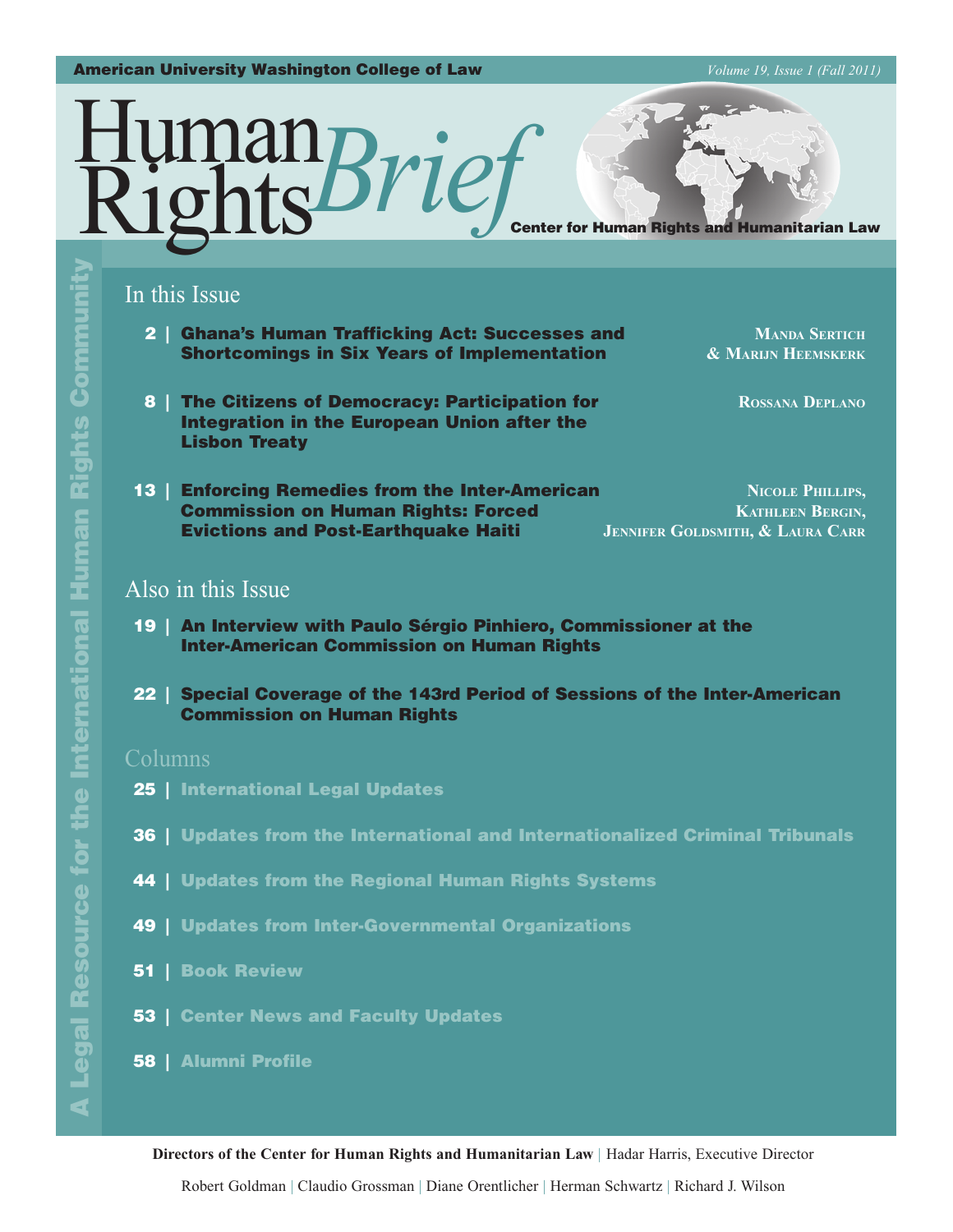# Interview With Paulo Sérgio Pinheiro, IACHR Rapporteur on the Rights of the Child

*Human Rights Brief:* After being Rapporteur on the Rights of the Child for the Inter-American Commission on Human Rights (IACHR) since 2004, what do you think have been the main areas where the Rapporteurship on the Rights of the Child has made an impact during these eight years?

**Commissioner Paulo Sérgio Pinheiro:** It is incredible how fast my term as Commissioner and Rapporteur has gone. I can't believe it's been eight years. One of the most difficult things generally in human rights work is to measure impact. Often, impacts are not immediate results; instead they are accumulations of gradual changes.

It is possible to measure the impact by going through the cases that have been admitted to the Inter-American Court on Human Rights (IACtHR), and determining whether there was a friendly settlement or any impact linked reports issued. I remember a great case about psychiatric institutions for children in Paraguay that caused Paraguay to modify how it monitors juvenile justice detention centers.<sup>1</sup> Similarly, there have been several decisions and settlements on cases in Paraguay involving mandatory military service for children.<sup>2</sup>

You can also evaluate impact based on how much you helped put the topic in the public debate or agenda. One example is how the application of an anti-terrorist law in the Mapuche communities affects children—we've highlighted this, but not with great success.<sup>3</sup> Another ongoing, more successful case was a very positive dialogue with the Government of El Salvador about a project of civil service for adolescents and children in El Salvador. We've also been able to expose or highlight the terrible situation in some cases of detention of children in Central America, especially street children.<sup>4</sup>

In terms of the standards, I don't think I was successful because there is a wave of regression on child rights in this continent, particularly on the increase in sentencing and decrease in the age of criminal responsibility (especially in South America). In the United States, I was very concerned with life imprisonment of children without parole. This is inhuman sentencing. Fortunately, during my Rapporteurship the U.S. renounced capital punishment for children, and in that decision, the Supreme Court invoked the American Convention on Human Rights (Convention). $5$  This was a very positive achievement. But as a whole, I don't remember that I was successful on changing the standards. In the case of Brazil, it was not because of my Rapporteurship, but perhaps because of the work of the Commission that both former presidents of Brazil, Cardoso and Lula, made formal statements saying they would veto any legislation decreasing the age for criminal responsibility of children.

My contribution, I think was in collaborating with other systems and organizations. For the first time, we published



Paulo Sérgio Pinheiro

two reports with the UN and the essential cooperation of the UNICEF TACRO regional office: *Citizen Security and Human Rights* and *Juvenile Justice and Human Rights in the Americas*. Most of what I've done would not have been possible without them and Save the Children. Working together with an international organization in the UN system and international NGOs was very important for the Rapporteurship on the Rights of the Child at the IACHR.

**HRB:** What are the main challenges that the Rapporteurship on the Rights of the Child has faced in raising awareness regarding violations of the rights of children and adolescents in the hemisphere during your term?

**P.S.P.:** I visited twenty-one countries and, in every government I've encountered, I've found people inclined to promote the rights of the child. I never found a single government against the rights of the child. This is the magic of the Convention, even in this country where the Convention is not ratified. Perhaps the U.S. is one of the countries that most respects the rights of children, but all governments except Venezuela were open to receive me. Even Venezuela, however, is positive because it's one of the three countries with a complete ban on corporal punishment, whereas in the U.S. there is a strong resistance to banning corporal punishment. The other countries with such a ban are Costa Rica and Uruguay. I published a report on corporal punishment of children and adolescents with the support of Save the Children, and I have promoted the prohibition of corporal punishment in all countries, including several initiatives in Peru. I think that promotion was a success of the Rapporteurship; Brazil, for example, will vote very soon on a ban for corporal punishment.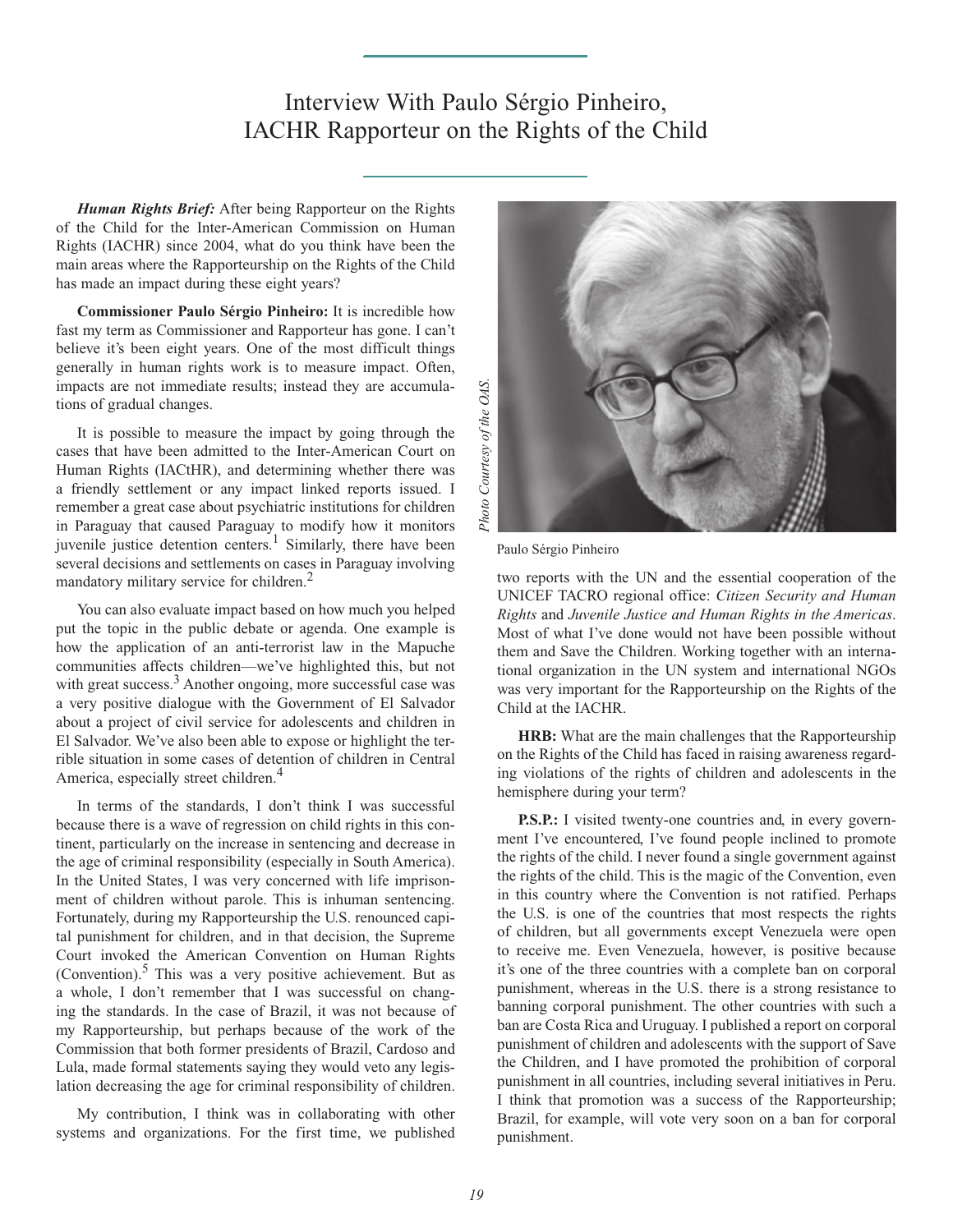**HRB:** What do you think will be the main challenges that the IACHR's new Rapporteur on the Rights of the Child will face?

**P.S.P.:** I worked on four topics during my term: corporal punishment, the relationship between public security and children/ adolescents, juvenile justice systems/institutions, and children in institutions/care facilities. These are the disasters on this continent. My successor will still have to face these issues. Another problem they may consider is unaccompanied child migrants and undocumented aliens (children of families of undocumented aliens) who are detained with their families. These are problem in the U.S. and in Central America. My successor may also look to problems associated with adoption. Illegal adoption in Haiti and Guatemala is continually a problem, often with the participation of the judiciary. I haven't been able to address this in depth yet because you have to limit your work to what is accomplishable, but I have addressed it in Haiti recently.

**HRB:** When you updated the report, *The Rights of the Child in the Inter-American Human Rights System* in 2009, what were the principle changes from the 2002 version or how have you seen those rights evolve?

**P.S.P.:** It was more an update of the cases; there was no dramatic change. The system has not improved; it has only regressed because the new democracies were not prepared to abandon the system of understanding the child as an object to be tutored instead of a subject of rights. First, states were not very well prepared for that change in ideology. Second, there is a very heavy legacy in the institutions, like the judiciary and all the juvenile justice systems. Third, there are very few systems of participation for children even though it's very clear in the Convention that the voice of the child must be heard. However, democratic governments feel threatened by adolescents and do not create mechanisms for children to participate. This is one of the weaknesses I've addressed in the world report. The state could establish youth councils so that the opinions of adolescents can be heard. For example, the mayor of Lima, a great former colleague of mine at the IACHR, Susana Villarán, now has an advisory council of children. You have to find creative ways to hear the voices of children. In the preparation of the *World Report on Violence Against Children* that I presented to the UN Secretary-General in 2006, children participated as delegates in a consultative council and prepared a friendly version of the world report by themselves. In many countries, there are parliaments of children.

**HRB:** Earlier this year, you put out the report *Juvenile Justice & Human Rights in the Americas*, what do you think were the primary findings from your site visits for the report?

**P.S.P.:** This report is a direct consequence of my knowledge of the malfunction of judicial structures in dealing with children, specifically the institutionalization of children, which is supposed to be the last option under the Convention. Second, the facilities are dreadful; sometimes, children are mixed with adults, girls are dealt with by male agents, and there is torture and maltreatment within the institutions. I think the judicial structure has the heaviest legacy of this previous approach of not recognizing children as being subjects of rights.

In the U.S., I never got to visit detention centers. I think this was one of the weaknesses of my activity in the U.S. because I dealt so much with the death penalty and Guantanamo that I wasn't able to devote sufficient time to detention centers. Though I have done so in Europe when I prepared the World Report.

**HRB:** Specifically, what likelihood do you see for states to carry out the recommendation to abolish prison sentences for children and adolescents?

**P.S.P.:** This must be the horizon, and only for the most egregious, exceptional cases should courts sentence children to institutions. In the spirit of the Convention, the adolescent must have full opportunities to escape criminalization because every adolescent put in an institution is a candidate for a criminal career. I was insistent on inserting this in the recommendation and text of the report; I did the same in the World Report. That's also the position of the Commissioner for Human Rights in the Counsel of Europe. The point of departure is the refusal to institutionalize adolescents, but there are exceptional cases to consider institutionalization. Even then, however, it cannot be a prison; the institution must have services, because you have to invest the most you can to prevent children from becoming criminal adults.

**HRB:** As Country Rapporteur for the U.S., what do you believe the main advances by this State have been during recent years in the area of human rights? What do you think are the main problems to which State authorities should pay more attention?

**P.S.P.:** In terms of the child and health of children, the U.S. is fantastic. I think the big achievement was the death penalty decision by the Supreme Court. I'm not attributing it to me, but it was the stellar accomplishment in my period. Most worrisome in this country is life for children without parole. I can't believe how the U.S. as a democracy can live with that. It's a bad example for the world when the U.S. is rightly promoting democracy from Libya to Afghanistan. I would like to address this. Additionally, there are problems related to the situation of the African American children, income concentration, and access to education issues. But as a whole, the opportunities that children have in this country are wonderful. In many aspects of the Convention the U.S. excels—just the juvenile justice system is rather problematic.

Also, there were adolescents in Guantanamo; I did not visit because, although we were allowed to visit the base, we were not going to be given access to the prisoners, so we refused to go. During my eight years, the U.S. has had very positive cooperation with the Commission – this is very important – both the previous and present administrations. Even if we do not agree on every issue, the U.S. takes the work of the Commission very seriously. We have very contentious cases with the U.S., but many times the Commission helped the U.S. in addressing issues that at a later point the U.S. could recognize as problems. Many times, the U.S. executive branch was in agreement with the Commission but the state government was not. This happens with other federal states in the OAS as well.